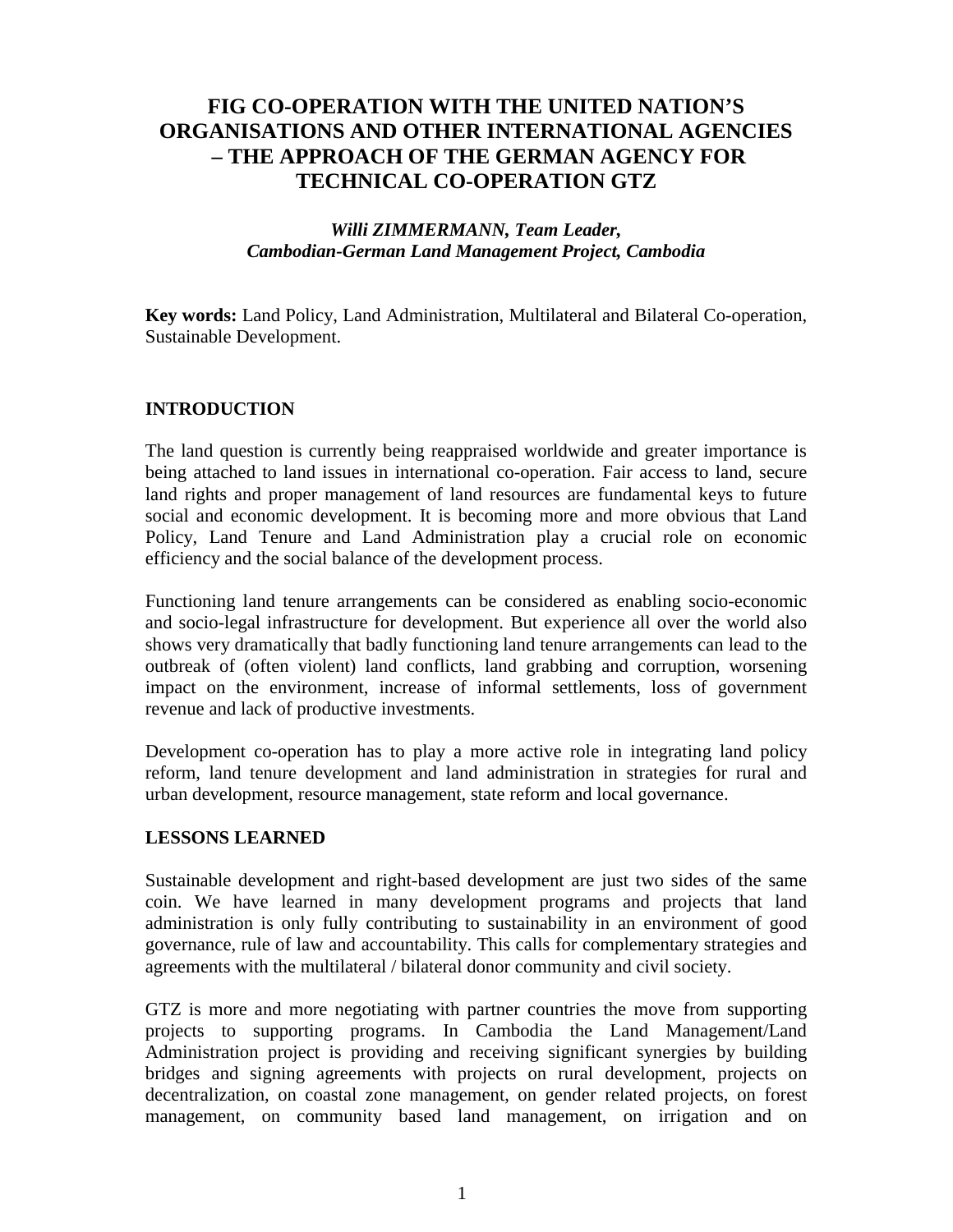demobilization/de-mining to add value and to generate wider economic and social impacts.

This shift from supporting programs instead of isolated projects calls for creating strategic partnerships and networks with bilateral and multilateral partners, the private sector and NGO's. Agreements, contracts and operational commitments are more and more replacing or at least complementing the often-frustrating efforts of co-ordinating the numerous donor interventions.

State Reform Programs have a significant impact on the design of land administration programs. As GTZ experiences and studies have shown we have to tailor the project design much more to specific frame work conditions like *Land Tenure in Post Conflict Countries in Transition (Bosnia, Cambodia, Mozambique)* or *Reform of Land Administration as a component of Devolution, Decentralization and De-concentration Processes.*

Since land issues are power related issues, land administration should avoid stabilizing authoritarian practices in centralised governmental institutions but promote participation in all land matters, involvement of civil society, transparency of transactions and clear rules for land-related accountability.

Much more attention should be paid to formal but also to "out of court" mechanisms for the resolution of land conflicts as an integral element of Land Administration projects. In many countries up to 80 % of cases to be resolved in court are related to land issues. In Cambodia GTZ will join forces with OXFAM and other NGO's to strengthen the capacities of the newly established *provincial commissions for the resolution of land conflicts.*

An extended profile for "*Land Administrators*" working in international co-operation programs is needed to implement the new land administration paradigm based on good governance, right-based development and sustainability. Advisors in this field should be selected on the basis of the new paradigm which sees them as qualified facilitators of difficult political, institutional, legal and technical processes of change brought about by state reform, macro-economic adjustment and land policy reform. There is a clear challenge for FIG and all commissions to address this issue.

# **THE ROLE OF MULTILATERAL AND BILATERAL CO-OPERATION IN LAND MATTERS**

To respond to the challenge of making land policy and land administration a catalyst for sustainable development and not a hindrance multilateral and bilateral institutions for development cooperation have to look for new ways of providing innovative models for complementary intervention based on common principles and values.

The role of Multilateral and Bilateral Co-operation in Land Matters can easily be defined. International conventions and international agreements like *AGENDA 21, HABITAT II, or World Food Summit* provide an excellent strategic framework. But in actual implementation we still see poor coordination, duplicated efforts, confusing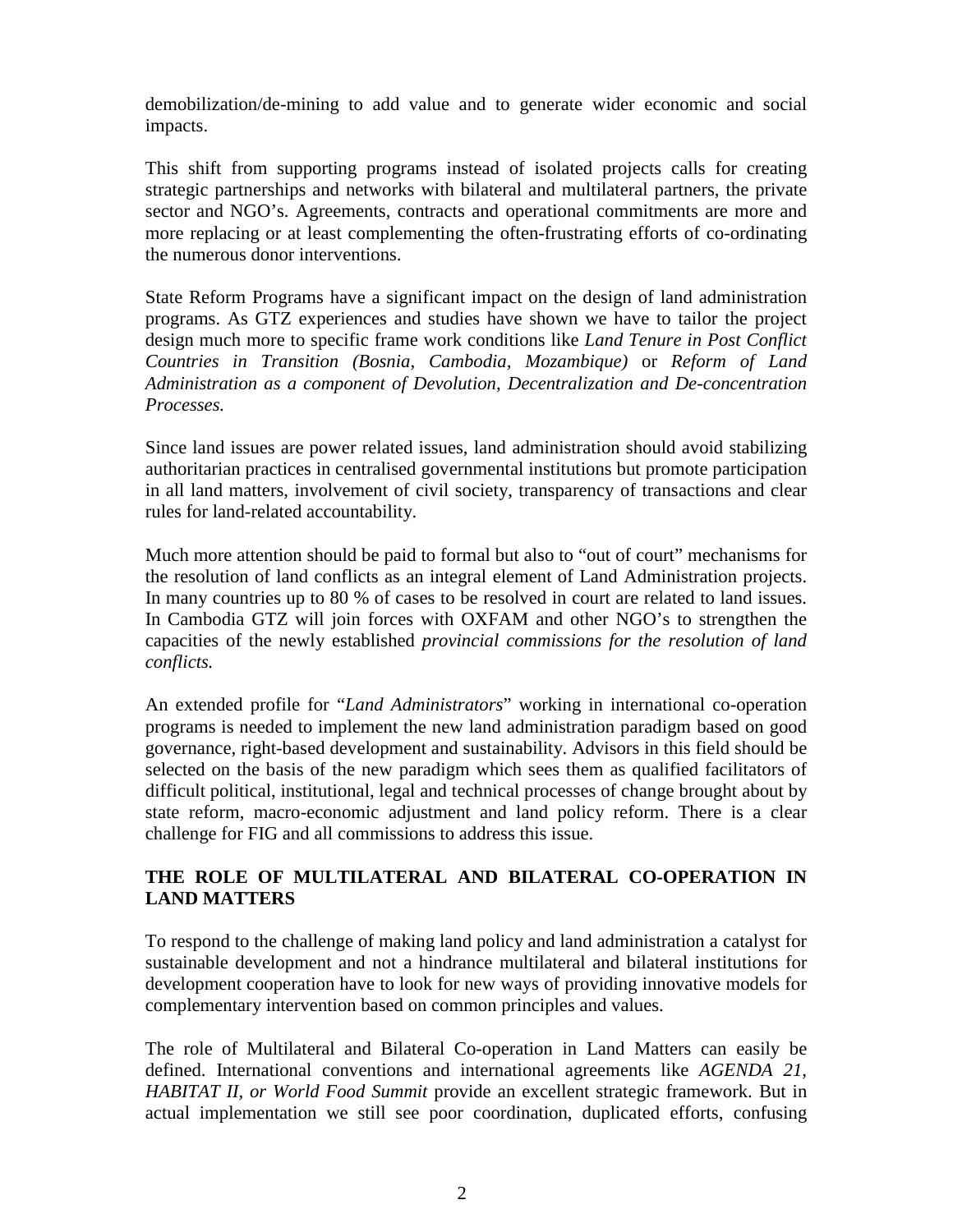sequencing, different or incompatible voices in land policy orientation and bad integration in state reform and country strategies.

There are of course significant synergies possible between the approaches by different multilateral and bilateral agencies. If each of them were to focus on its *comparative advantages and complementary strength* new models for coordinated intervention are visible. A *multilateral/bilateral donor coordination group on land policy* has been established last year (WB Rural Week 2000) as one model to create consensus on central aspects of land policy in development co-operation and build a network based on common principles and commitment.

GTZ experience in Land Administration / Land Tenure projects indicates the need to give much more priority to the following basic linkages between Land Issues and Sustainability in Development Co-operation:

- Land Tenure and Good Governance. Without the elements of good governance, the rule of law and accountability *land administration/land registration can do more harm than good* by making land grabbing and corruption more efficient and increase insecurity.
- The problem of land grabbing and misuse of natural resources (international resource pirates) is too often ignored in international cooperation
- Land policy formulation needs to involve civil society at large and guaranty participation of the affected people at all levels.
- Land Tenure and access of woman to land and other resources is a fundamental issue. Women's legal status in land tenure institutions is generally inferior to men's; they are often entitled to exercise only secondary rights. Landlessness amongst women-headed households and widows is increasing. In registration they are at a disadvantage compared to men as heads of households. In disputes, their claims are not easy to enforce. Women are not sufficiently represented in land commissions or land dispute commissions. The ignorance of the intertwining of land and gender issues must be considered as a structural obstacle to sustainable development.
- Land Tenure should always been seen in the broader context of resource tenure (forest-, water-, environmental legislation). Consideration of the interdependencies is essential for a comprehensive land policy.
- High rates of migration and birth rates are resulting in the dramatic increase of informal settlements in the big cities in developing countries. Does land administration have an answer to the regularisation of informal settlements, which make up to 75 % of the settlement structure?
- The bad management of state land in countries in transition and the loss of government revenues is a very much ignored but typical "Transition" problem. International cooperation is very often only concentrating on private land.
- High incidence in land disputes and inadequate capacities to deal with them call for effective mechanisms to resolve land conflicts (formal as well as out of court). Land Tenure /Land administration projects have to provide more effective support in strengthening appropriate mechanisms.
- Matching land tenure arrangements and sustainable land use (land readjustment, land banking) is needed to use urban and rural land more productive.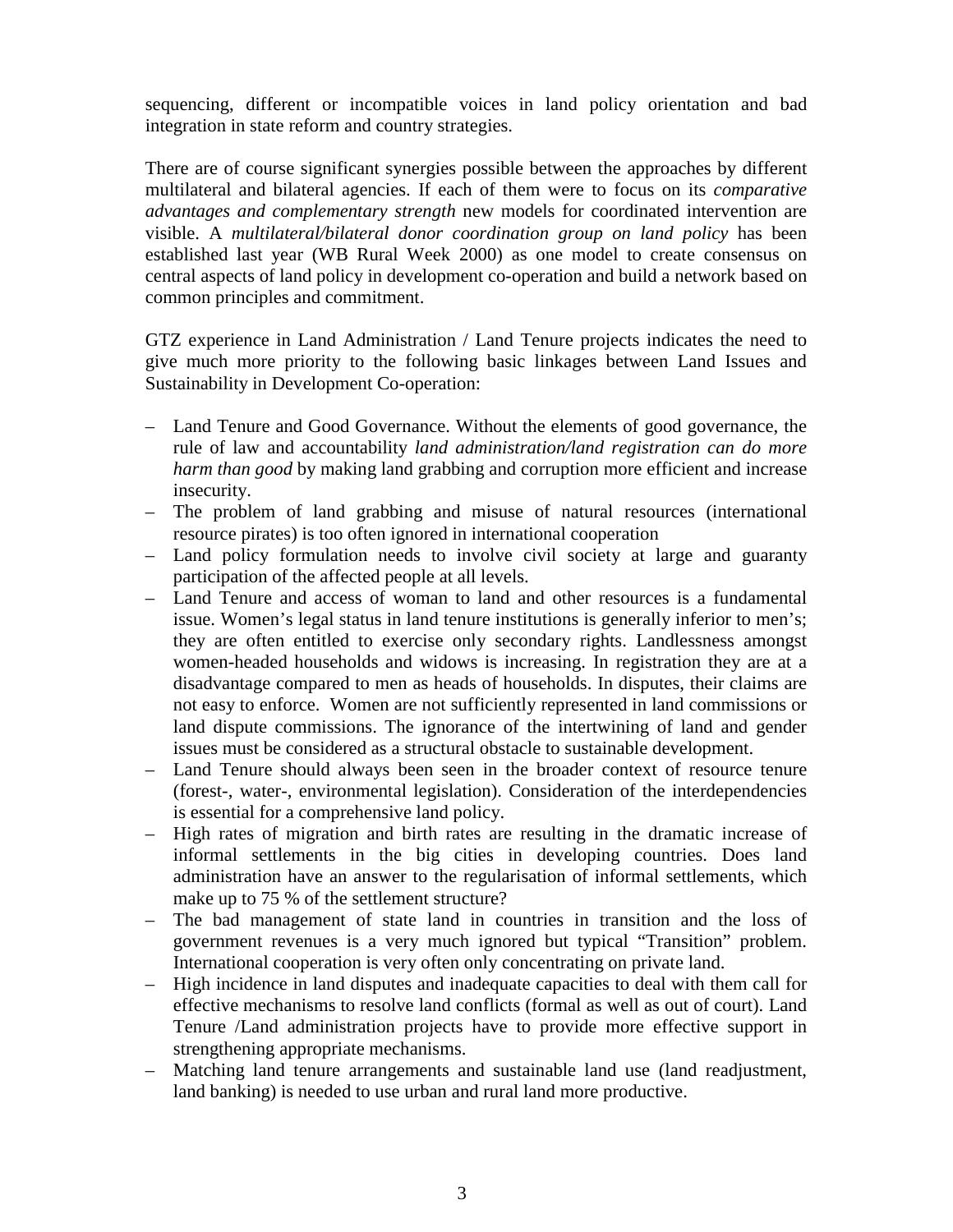– Removing longer-term structural obstacles is necessary to progress from tenure security to investment promotion. How to generate an enabling infrastructure for rural and urban development is an ongoing challenge.

Electronic networks improve considerably open access to land related information, help to create transparency and strengthen international connectivity. FIG could also play a leading role in making use of modern communication infrastructure for e-mail conferencing on very specific land-related issues and for distance learning.

# **STRATEGIC PARTNERSHIPS AND PROMISING ACTIONS**

Some very recent or ongoing examples for GTZ's strategy to join forces with Multilateral Partners:

- The International group on donor coordination in Land Policy established in April 2000: WB/ FAO/ IBD/ AusAID/ DFID/ IFAD/ USAID/ GTZ
- FAO / GTZ on "*Land Tenure in Post Conflict Countries in Transition"*
- FAO / GTZ on " *Land Fragmentation and Land Consolidation in South-Eastern Europe*
- FAO / UNEP/ GTZ on "*The Future of our Land"* guidelines on integrated Planning and Management of Land Resources
- HABITAT / GTZ on "*Regularisation of Informal Urban / Peri-urban settlements"*
- FAO/WB/Austria/Netherlands/GTZ and regional partners on "*Land Rights in Countries in Transition"(ECA initiative)*

Bilateral Partners and NGO's:

- Finnish Cooperation (through FINNMAP) and GTZ on: *Joint Plan of Action for Land Registration in CAMBODIA*
- DFID / GTZ on participatory "*LANDnetworkAFRICA"*
- OXFAM/GTZ on *Capacity Building for the Resolution of Land Conflicts*
- FIG/GTZ on Conferences and *FIG-membership* for developing countries

Land tenure issues are closely linked with related resource tenure categories like water rights, forest law, fishery rights and environmental legislation. Land rights cannot be discussed in isolation where people use different resources according to the crop calendar and season. In Cambodia a Multilateral/Bilateral "*Donor Working Group on Natural Resource Management*" has been established last year to discuss with partner institutions the legal interdependencies between Land, Forest, Fishery and Nature Conservation.

There is a wide scope and a high level of consensus for strengthening the already strong linkages between FIG and International Partners for Development. The author would like to extent special acknowledgement to the most promising agreements and networking activities achieved already by Professor Ian Williamson.